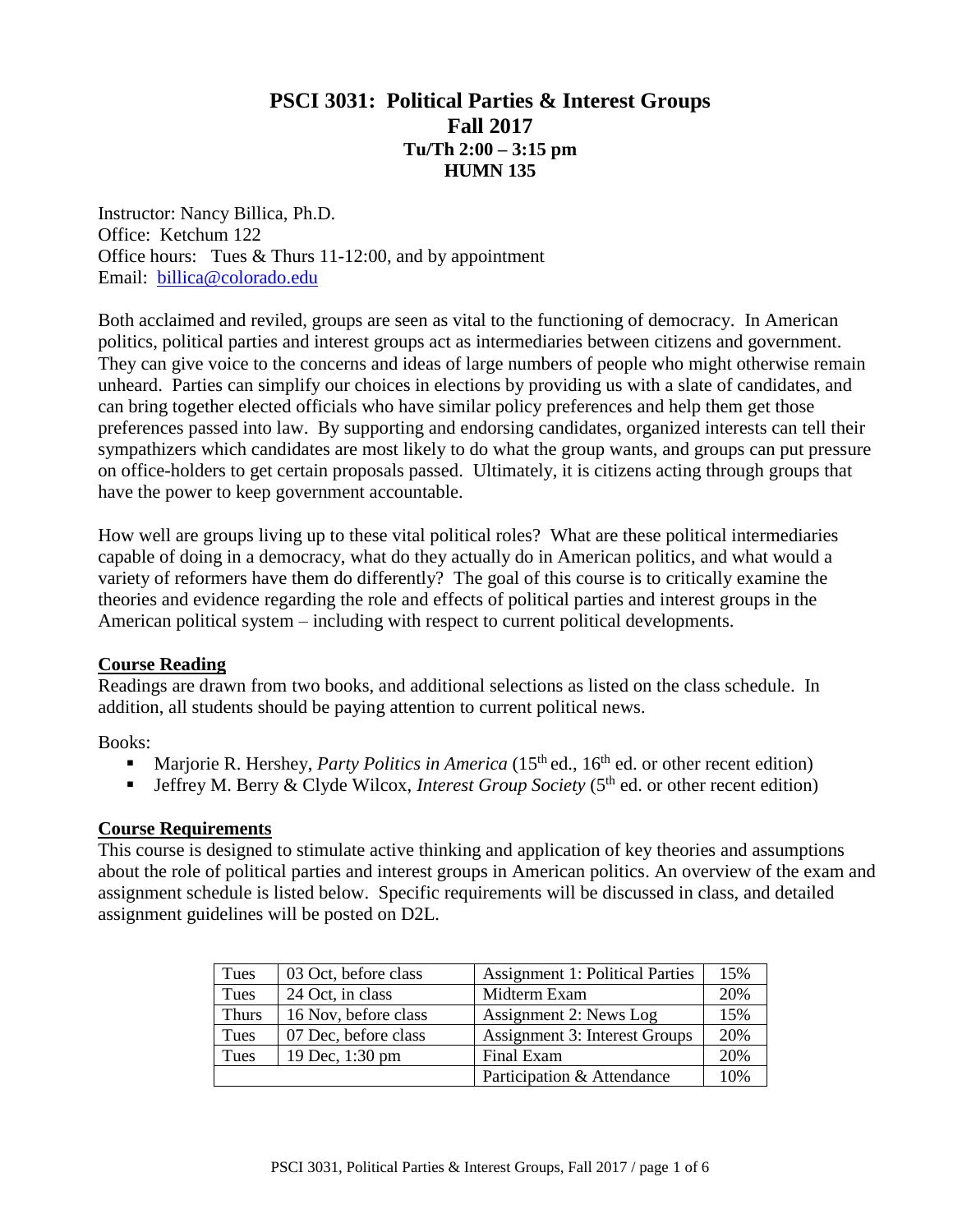## **Class Policies & Expectations**

- **Class Participation:** You have to be there physically and mentally to be participating. This is an important element of the course, both in grading and for the intellectual value of the class for all involved. Related to this, students are expected to refrain from activities such as web-surfing, emailing, texting and other competing forms of multi-tasking that distract both you and everyone around you.
- **Assignment Submission:** Assignments will be available on D2L and are due to the D2L drop-box before class on the specified due dates. There is no need to submit paper copies. Assignments must be submitted in either MS Word or pdf format. Students are responsible for ensuring that documents are successfully submitted and accessible for grading purposes. If you're having trouble with D2L, you may submit a back-up copy via email as well. Required papers may be subject to Turnitin.com for plagiarism review.
- **Eate Assignment Policy:** Papers are due on the due dates. Late papers will be accepted late for reduced credit, as follows: Same day, after class begins: -10%; next day: -20%; each day thereafter, an additional 10% deduction. No late papers accepted after one week overdue**.**
- **Missed exams:** Alternative make-up exams allowed only for excused and documented absences.
- **Students with Disabilities or Special Needs:** If you qualify for accommodations because of a disability, please submit a letter from Disability Services in a timely manner (at least one week prior to an assignment due date or exam) explaining your required accommodations so that your needs can be addressed. Disability Services determines accommodations based on documented disabilities. Contact Disability Services at 303- 492-8671 or by e-mail at *[dsinfo@colorado.edu](https://exchangeweb.colorado.edu/owa/redir.aspx?C=aVVMzThhmEieBX-i851PNL6DsUlJw89IFKltXO0r8ia1uqXjBlsATc1Iq2X1lmLTzaQvbet3VFg.&URL=mailto%3adsinfo%40colorado.edu)*. If you have a temporary medical condition, see Temporary Injuries guidelines under Quick Links at [Disability Services website](http://www.colorado.edu/disabilityservices/) and discuss your needs with me.
- **Religious Observances:** Campus policy regarding religious observances requires that faculty make every effort to deal reasonably and fairly with all students who, because of religious obligations, have conflicts with scheduled exams, assignments or required attendance. In this class, please contact me in advance to explain your circumstances and to discuss any special scheduling needs. See the [campus policy regarding religious](http://www.colorado.edu/policies/observance-religious-holidays-and-absences-classes-andor-exams)  [observances](http://www.colorado.edu/policies/observance-religious-holidays-and-absences-classes-andor-exams) for full details.
- **Classroom Behavior:** Students and faculty each have responsibility for maintaining an appropriate learning environment. Those who fail to adhere to such behavioral standards may be subject to discipline. Professional courtesy and sensitivity are especially important with respect to individuals and topics dealing with differences of race, color, culture, religion, creed, politics, veteran's status, sexual orientation, gender, gender identity and gender expression, age, disability, and nationalities. Class rosters are provided to the instructor with the student's legal name. I will gladly honor your request to address you by an alternate name or gender pronoun. Please advise me of this preference early in the semester so that I may make appropriate changes to my records. For more information, see the policies on [classroom behavior](http://www.colorado.edu/policies/student-classroom-and-course-related-behavior) and th[e student code.](http://www.colorado.edu/osccr/sites/default/files/attached-files/studentconductcode_16-17-a.pdf)
- **Misconduct, Discrimination & Harassment:** The University of Colorado Boulder (CU Boulder) is committed to maintaining a positive learning, working, and living environment. CU Boulder will not tolerate acts of sexual misconduct, discrimination, harassment or related retaliation against or by any employee or student. CU's Sexual Misconduct Policy prohibits sexual assault, sexual exploitation, sexual harassment, intimate partner abuse (dating or domestic violence), stalking or related retaliation. CU Boulder's Discrimination and Harassment Policy prohibits discrimination, harassment or related retaliation based on race, color, national origin, sex, pregnancy, age, disability, creed, religion, sexual orientation, gender identity, gender expression, veteran status, political affiliation or political philosophy. Individuals who believe they have been subject to misconduct under either policy should contact the Office of Institutional Equity and Compliance (OIEC) at 303-492-2127. Information about the OIEC, the above referenced policies, and the campus resources available to assist individuals regarding sexual misconduct, discrimination, harassment or related retaliation can be found at the [OIEC website.](http://click.communications.cu.edu/?qs=39c6bbe8c82a1d732054f117957d802dbfa206c70b1c5b513de173845a0d232cb5cf342b4ed5b660)
- **Honor Code:** All students enrolled in a University of Colorado Boulder course are responsible for knowing and adhering to the [academic integrity policy](http://click.communications.cu.edu/?qs=39c6bbe8c82a1d73693839a46cfb5f41742794e4c28c3b7dd19eb84551b996198a4e1f0aff52671f) of the institution. Violations of the policy may include: plagiarism, cheating, fabrication, lying, bribery, threat, unauthorized access, clicker fraud, resubmission, and aiding academic dishonesty. All incidents of academic misconduct will be reported to the Honor Code Council [\(honor@colorado.edu;](mailto:honor@colorado.edu) 303-735-2273). Students who are found responsible for violating the academic integrity policy will be subject to nonacademic sanctions from the Honor Code Council as well as academic sanctions from the faculty member. Additional information regarding the academic integrity policy can be found at [honorcode.colorado.edu.](http://click.communications.cu.edu/?qs=39c6bbe8c82a1d734c73bf7d0e93d76ec728149ce2b1716d92fb8ad4a84306dc5bbde4e942ff9527)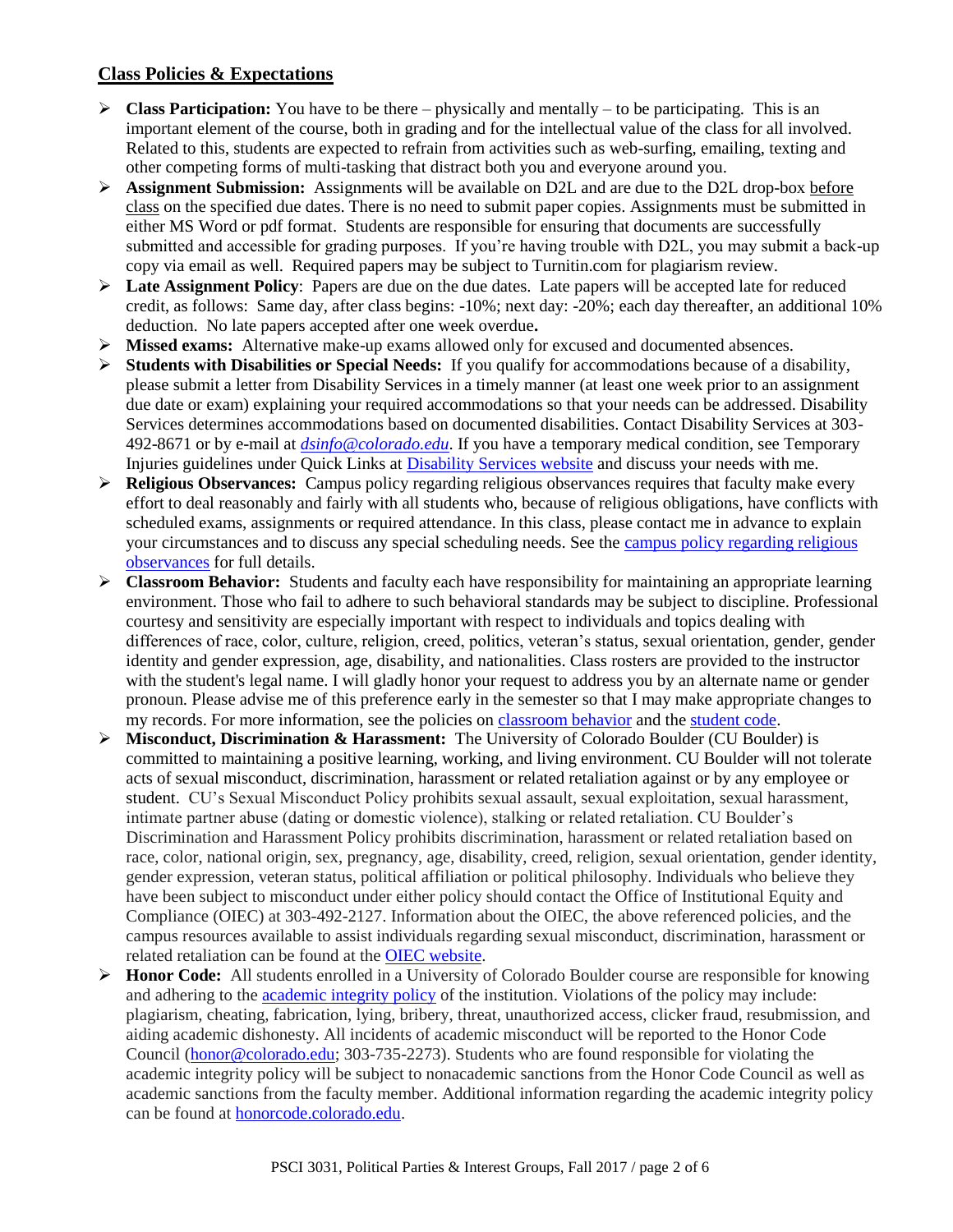# **PSCI 3031, Political Parties & Interest Groups CLASS SCHEDULE AND READING ASSIGNMENTS**

*\*\*\* Class schedule subject to change \*\*\**

#### **Week 1 (Aug 29 & 31): Introduction; what is the role of groups in American politics?** Reading:

Hershey, Chap. 1

Questions to consider:

- What role do political parties play in the U.S. political system? What are the advantages and disadvantages of the party system?
- What are similarities and differences between political parties and interest groups?

### **Week 2 (Sept 5 & 7): Effects of groups in American politics – good or bad?**

Reading:

- Berry & Wilcox, Chap. 1
- James Madison, Federalist 10, "The Utility of the Union as a Safeguard Against Domestic Faction and Insurrection (continued)," available at<http://www.constitution.org/fed/federa10.htm>
- Alexis de Tocqueville, "Of the Use Which the Americans Make of Public Associations in Civil Life," Chapter 5 in Volume 2, Part 2 of *Democracy in America*, 1840; on D2L.

Questions to consider:

- What did James Madison mean by "the mischiefs of faction?" What is a faction? What are the dangers of factions in politics?
- Alexis de Tocqueville found civic associations to be an important feature of early American life. Why did he consider these associations valuable?
- What U.S. Constitutional features help to limit the power of parties in American politics?
- How important are political parties in modern democracies?

### **Week 3 (Sept 12 & 14): Deciphering the nature of contemporary political party politics** Reading:

- Hershey, Chaps.  $2 \& 6$
- Lee Drutman, "Political Divisions in 2016 and Beyond: Tensions Between and Within the Two Parties," a research report from the Democracy Fund Voter Study Group, June 2017; on D2L.

Questions to consider:

- What is party identification? Does a person's party identification change over time? When?
- Are strong partisans uninformed? Why? What is the myth of the independent voter? How do we know it's a myth?
- Define polarization as it applies to contemporary American politics. Distinguish between polarization of the electorate versus polarization of politics.
- What is the argument that we have an ideologically polarized electorate? That we do not have a polarized electorate?

#### **Week 4 (Sept 19 & 21): Polarization: electoral and political divide**

Reading:

Hershey, Chaps.  $5 & 13$ 

#### Questions to consider:

- Is polarization just another way of describing the differences across the parties?
- Why do so many consider political polarization to be problematic?
- Though political parties seem to have significant power in American politics, the party system is often considered to be weak. Why is this?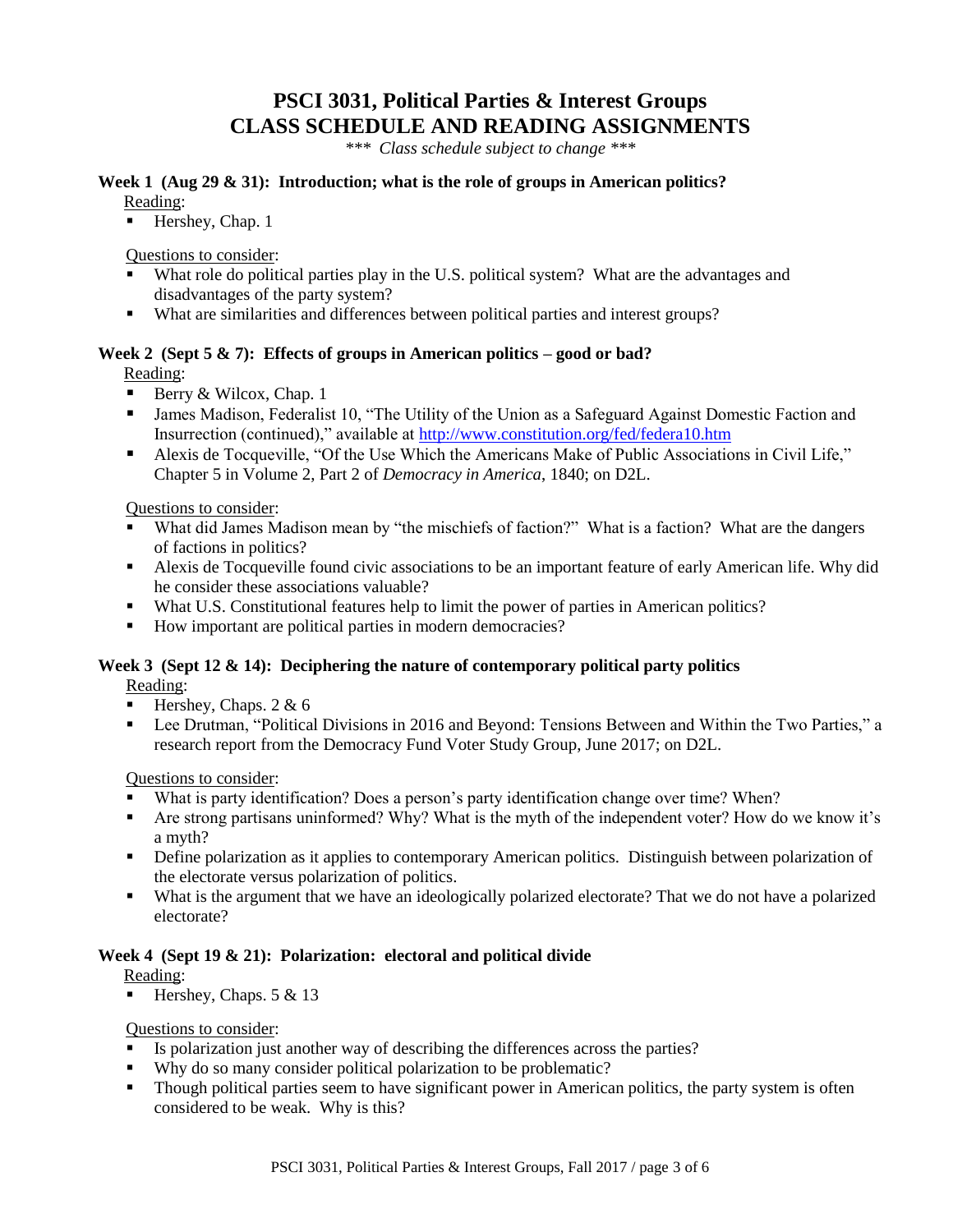### **Week 5 (Sept 26 & 28): Decentralized party organization**

Reading:

Hershey, Chaps.  $3 \& 4$ 

## Questions to consider:

- What is the main reason why U.S. political parties are decentralized?
- Why might someone say that we don't really have a two party system as much as a 100-party system? How does this fragmentation affect the ideological coherence of political parties?
- What is the difference between party-centered and candidate-centered politics? What factors gave rise to candidate-centered politics?
- How do national, state, and local party organizations differ from one another? What are the main functions of each level of party organization?
- What are some of the main features of machine politics? What are the effects of machine politics?

### **Week 6 (Oct 3 & 5): Decentralized political party system and the rules of the game that shape American politics**

## **Tuesday, Oct. 3: Assignment 1 due to D2L before class**

Reading:

Hershey, Chaps.  $9, 10 \& 11$ 

Questions to consider:

- Party leaders and activists want good candidates who will serve their election and policy interests. To what extent do political parties control the selection process? Who chooses presidential candidates?
- Candidate selection processes have consequences for the political system. How do primary and caucus approaches differ? How do these differences affect political parties versus citizens? Does it matter?
- Not all primary elections are alike. What types of primary rules tend to be most preferred by party organizations, and why is this? What types are more preferred by voters and citizens, and why is this?
- **Presidential campaigns in the U.S. are notoriously long and contentious, with complex scheduling** considerations. Why this lengthy process? What factors affect scheduling?

### **Week 7 (Oct 10 & 12): Basic party organizational feature – two party, historic roots**

Reading:

- Hershey, Chaps.  $7 & 8$
- Sean Trende, Introduction & Chapter 12, "Beyond Realignment," in *The Lost Majority: Why the Future of Government is Up for Grabs – and Who Will Take It* (New York: Palgrave MacMillan, 2012); on D2L.

Questions to consider:

- The U.S. party system has developed over time in response to both constitutional rules and historic experience. What basic constitutional rule affected the development of the two-party system in the early 1800s? How did parties adjust their strategies in response?
- What are party coalitions? What causes them to shift over time?
- Historians have described a series of party systems reflecting different coalitions of support (economic, social, regional) for the major parties over time. What are the major issue cleavages separating the parties across the six party systems?
- What does Trende argue about party realignments in American politics? To what extent do elections signal popular support for party mandates?

# **Week 8 (Oct 17 & 19): Why two parties?**

Reading:

 $Hershey, Chap. 2 (review)$ 

Questions to consider:

- What is a minor party *(aka, third party)?* Why is it difficult for minor parties to win elections?
- When do minor parties tend to arise? How can minor parties have an impact on national politics if they cannot usually compete in national elections?
- Duverger's "Law": What is it? What does it explain?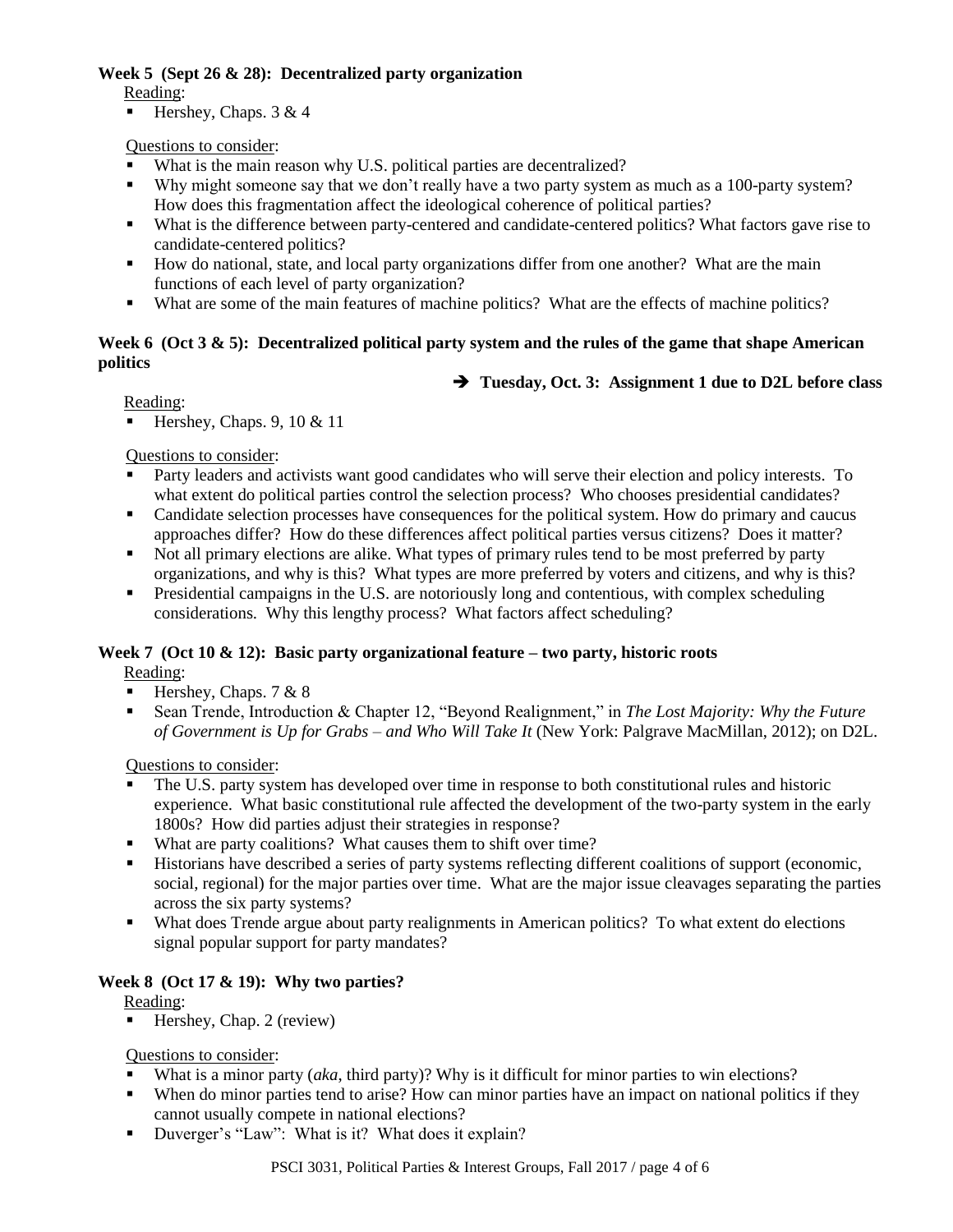- Many rules, both formal and informal, influence the U.S. two-party system. What are the most important factors that lead to two-party results?
- Numerous minor rules and practices are in place that reinforce the dominance of the two major parties. What are some of these?

### **Week 9**

### **Oct 24: Midterm Exam**

# **Oct 26: Party in government: Congress**

Reading:

Hershey, Chaps.  $12 \& 13$  (review)

Questions to consider:

- How do political parties organize the Congress?
- What is conditional party government? How can party leaders in Congress enforce discipline?
- What are basic principles used by federal courts in considering if map lines in the congressional redistricting process are fair?

### **Week 10 (Oct 31 & Nov 2): Party in government: Executive, Judicial**

Reading:

 $\blacksquare$  Hershey, Chap. 14

### Questions to consider:

- What role does the president generally play in party politics? How does Pres. Trump's relationship with the Republican Party match or differ from the general pattern?
- How are the courts partisan? Nonpartisan? How are courts targeted in interest group strategies?
- What are general advantages and disadvantages of divided versus unified government?

### **Week 11 (Nov 7 & 9): Political party remedies?**

#### Reading:

Hershey, Chaps.  $15 \& 16$ 

### Questions to consider:

- What is the median voter theorem? What are incentives for general election candidates given the median voter theorem?
- What is meant by "responsible parties," (aka, "party government")? Pros and cons of this approach?
- To what extent are American parties ideological? Does this matter?
- Considering the current state of American political parties for citizens, for decision makers, for governance – what improvements or remedies would you suggest?

### **Week 12 (Nov 14 & 16): Interest groups in American politics**

### **Thursday, Nov. 16: Assignment 2 due to D2L before class**

Reading:

Berry & Wilcox, Chaps.  $2 \& 3$ 

Questions to consider:

- Are interest groups a threat to the political system, or do they contribute to its proper functioning? Consider the roles played by interest groups in American politics as well as the relative power of different types of interest groups.
- How do interest groups find members? What are some challenges they face in keeping members? What does a group think about when setting its priorities?

### **\*\*\* THANKSGIVING BREAK \*\*\***